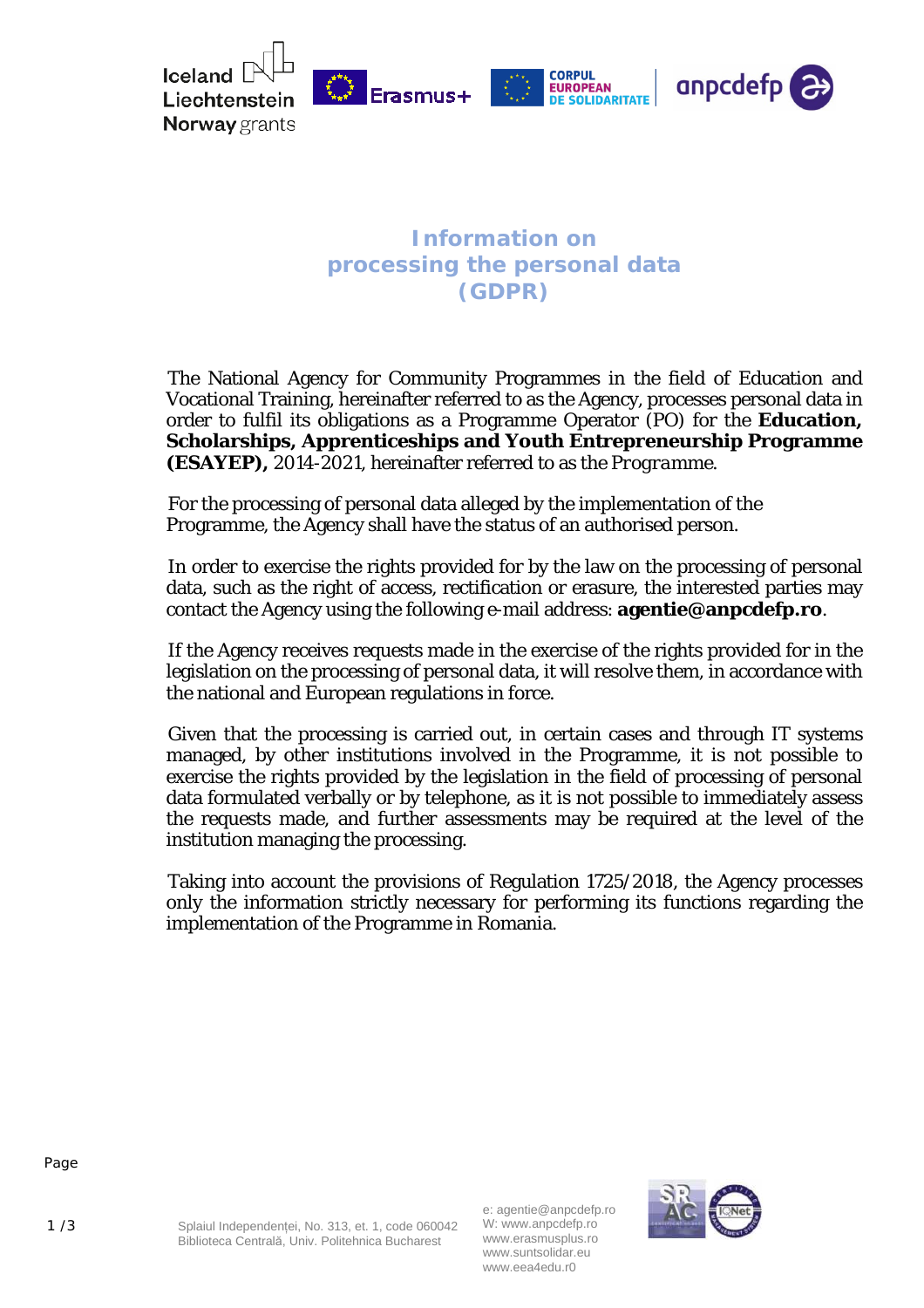The Agency, in its capacity as data operator, shall be responsible for ensuring the security of the processed data, including the aspects related to the prevention of unauthorised disclosure. In this context, and for the purposes of exercising your rights, you may be required to provide the proof of identity, including the request of providing a copy of an identity or travel document.

In order to ensure the implementation of the Programme, the Agency shall also process personal data in respect of which it is a personal data operator.

The purposes of such processing shall be limited in particular to the following activities:

- a) Financial economic management;
- b) Administrative management;
- c) Audit and evaluation;
- d) Communication;
- e) Human resources management;
- f) Studies and research

Such processing shall be carried out in accordance with the provisions of Regulation (EU) 1725/2018 of the European Parliament and of the European Council of 23 October 2018 on the protection of individuals with regard to the processing of personal data by the Union institutions, bodies, offices and agencies and on the free movement of such data, and repealing Regulation (EC) No 45/2001 and Decision No 1247/2002/EC

## Personal data will be deleted within 10 years of the completion of the Programme (30 April 2024).

As a person concerned, in accordance with the provisions of Articles 13 to 23 and Article 34 of

Regulation EU 1725/2018, you have the following rights:

- 1. The right to be informed about the processing activities;Right of access to data;
- 2. The right to rectification;
- 3. The right to erasure ('right to be forgotten');
- 4. The right to restriction of processing;
- 5. The right for recipients of data concerning you to be notified of the incidence of one of the situations listed in item 3-5 above;
- 6. The right to data portability, which you can exercise under certain conditions;
- 7. The right to object, which you may exercise under certain conditions;
- 8. The right not to be subject to a decision based solely on automated processing, including profiling;
- 9. The right to be notified of the occurrence of a security incident.

Requests concerning the processing of personal data made by the Agency as controller will be sent to the Agenc[y: agentie@anpcdefp.ro o](mailto:agentie@anpcdefp.ro)r through postal services, in a closed envelope, at the address Splaiul Independenței, no. 313, Central Library of "Politehnica" University Bucharest, 1st floor, Sector 6, 060042, Bucharest, Romania.